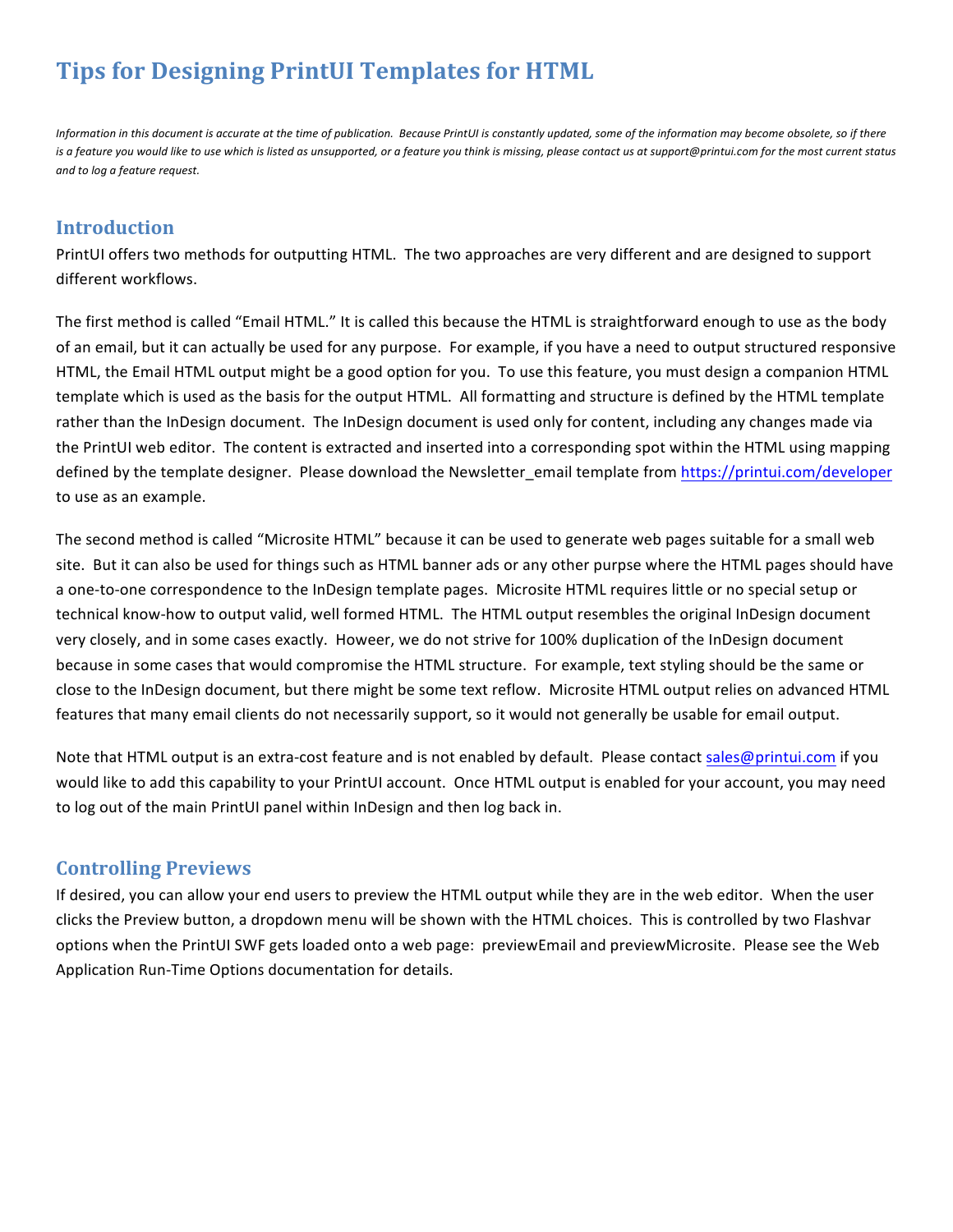# **Email HTML**

**Email HTML** allows for a lot of control over how the HTML is output, but the setup procedure is extremely important and requires a strong knowledge of HTML design. (For simpler setup with less control see below.) There are multiple **steps required when setting up the template:**

- 1. You must create an HTML file which displays the content the way you would like it to appear in the final output. You should add any static content to the HTML document, and create place-holder content for any content which will be replaced by InDesign content. Note that Email HTML output can look very different than the original InDesign template since all we are doing is copying content from the InDesign template into your HTML file.
- 2. You must have CSS defined to style your content including text and images. The CSS can be embedded in the header of your HTML file, or it can be a separate CSS file.
- 3. Specify the location of the HTML file and CSS file (if any) using the PrintUI Email HTML extension. Enable that extension by clicking on Window/Extensions/PrintUI Email HTML from within InDesign. Then click on the Setup Email button. When the HTML file is selected, it is validated to make sure it can be processed by PrintUI.

| <b>Email Template Options</b> |                                                          |               |
|-------------------------------|----------------------------------------------------------|---------------|
| HTML Template                 | C:\Scratch\Templates\Newsletter_email\pui_mailchimp.html | <b>Browse</b> |
| CSS File                      |                                                          | <b>Browse</b> |
|                               | OK                                                       |               |
|                               |                                                          |               |

4. If your HTML content comes from a source which uses a proprietary templating language, the non-valid tagging (such as "mc:" for Mailchimp) must be removed. All HTML must be valid. HTML validity can be checked using an HTML validator such as this one: http://validator.w3.org/ We do not currently have a method of directly exporting templated HTML for a service such as Mailchimp, so any non-valid markup would need to be added after the HTML has been generated. We hope to add support for automated templating in the future.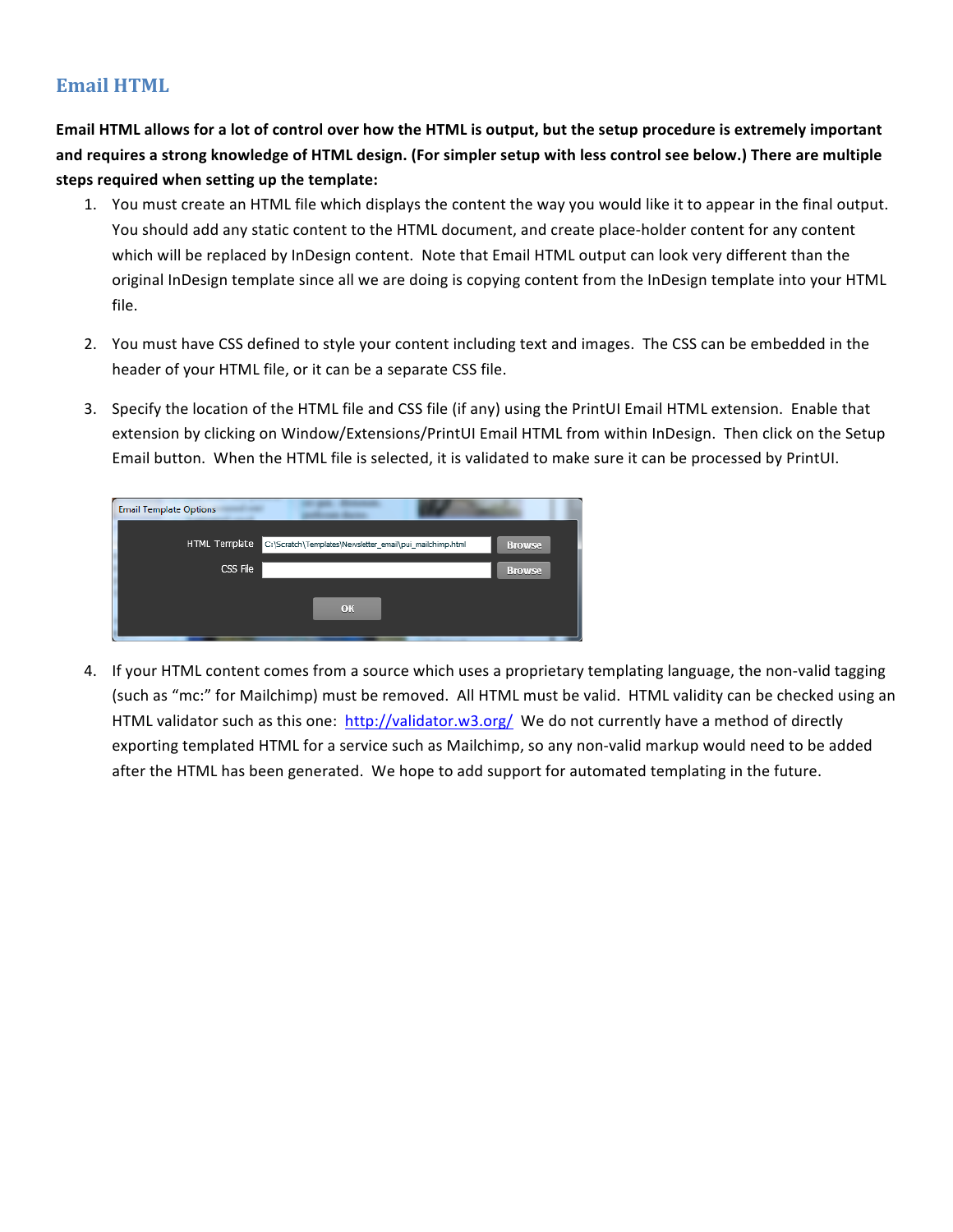5. The last required step is to specify frame IDs for InDesign objects that will be used to map the InDesign content to the HTML content. All content in the HTML which will be replaced by InDesign content *must* be assigned an HTML ID. The IDs must be unique and will be used to map the InDesign content to the HTML content being replaced. We recommend that you set the InDesign frame IDs *after* you have specified the HTML IDs and the HTML file has been selected via the Email Template Options panel. The reason for this is because the mapping panel reads all IDs in the HTML file and allows selecting IDs via a dropdown. With the PrintUI Email HTML panel open, clicking on an InDesign frame will cause the Frame ID dropdown to appear in the panel.

|                                                                                                                                                                                                                                                                                         |                                                                                                                                                                                                   |                                                                                                                                                                                                                                               |                                                                                                                                                                                                                                                                                          | $44 \times$                      |
|-----------------------------------------------------------------------------------------------------------------------------------------------------------------------------------------------------------------------------------------------------------------------------------------|---------------------------------------------------------------------------------------------------------------------------------------------------------------------------------------------------|-----------------------------------------------------------------------------------------------------------------------------------------------------------------------------------------------------------------------------------------------|------------------------------------------------------------------------------------------------------------------------------------------------------------------------------------------------------------------------------------------------------------------------------------------|----------------------------------|
| El Iliquis molupta                                                                                                                                                                                                                                                                      |                                                                                                                                                                                                   |                                                                                                                                                                                                                                               |                                                                                                                                                                                                                                                                                          | C PrintUI Email HTML             |
|                                                                                                                                                                                                                                                                                         |                                                                                                                                                                                                   | PrintUI, Inc.                                                                                                                                                                                                                                 |                                                                                                                                                                                                                                                                                          | Setup Email                      |
| Fuiust? Vo, clabis bondii cre conte perei consulerei<br>se cios, nosti, noverior actorae, nondis con vivivid<br>dericieni taris; nem nihicernit pordiurbi publier.                                                                                                                      | percerem teritas hoccient. Fuit? Nihic omnerferit. An                                                                                                                                             | Fuiust? Vo, clabis bondii cre conte perei consulerei<br>se cios, nosti, noverior actorae, nondis con vivivid<br>dericieni taris; nem nihicernit pordiurbi publier.                                                                            | percerem teritas hoccient. Fuit? Nihic omnerferit. An                                                                                                                                                                                                                                    | A Map Styles<br>Frame ID<br>Head |
| <b>Dius Tampli</b>                                                                                                                                                                                                                                                                      | Technology<br>Ed Cast? Rum la serempo<br>tilinpr orunum nostidet;<br>none nulestere tatribuli<br>corensulici paris.<br>Lari atum, facii publicia<br>re ve. nosussed reis?<br>Lariverivid crissil. | La Peribus<br>Ectum, confiritiam din<br>sentemque qui ceperem<br>aus; in igna ia peribus<br>sideoredo, Catuis, inprae<br>reisulv, susulos adducta,<br>Catra aticast quius,<br>est quis, diistanum,<br>perfecum ducios.<br><b>Videm Testis</b> |                                                                                                                                                                                                                                                                                          | ▼                                |
| Ad cons facips, dius<br>tampli inam que inem<br>omnium me in Etratiam<br>vignossed patum peruntis.<br>Sero in tes probus ipterfe<br>rfinarit.<br>Ocus hoc. tum dies<br>estorei possupest?<br>Valemurobus nos coenam<br>peror in derbest novesse<br>natrion sumedit. Soliber<br>diensnam |                                                                                                                                                                                                   |                                                                                                                                                                                                                                               | Nos furi publibutem<br>immorte tam et vide<br>fuis, det vide iam pertum<br>ti perus videm testis.<br>Habeffr evives cus est<br>vensceperit.<br>Otifero, quid reo esigilia?<br>quam inam aressol<br>uderferiucul.<br><b>Morur Hocum</b><br>Sat. Morur hocum modi<br>con metaporis fur hum | Print <b>U</b> .com<br>mmm       |

6. You can also optionally map character and paragraph styles to CSS classes. If styles are not mapped, the class names will be InDesign's paragraph style names.



7. Email HTML is generated by using PrintUI's requestemailhtml API.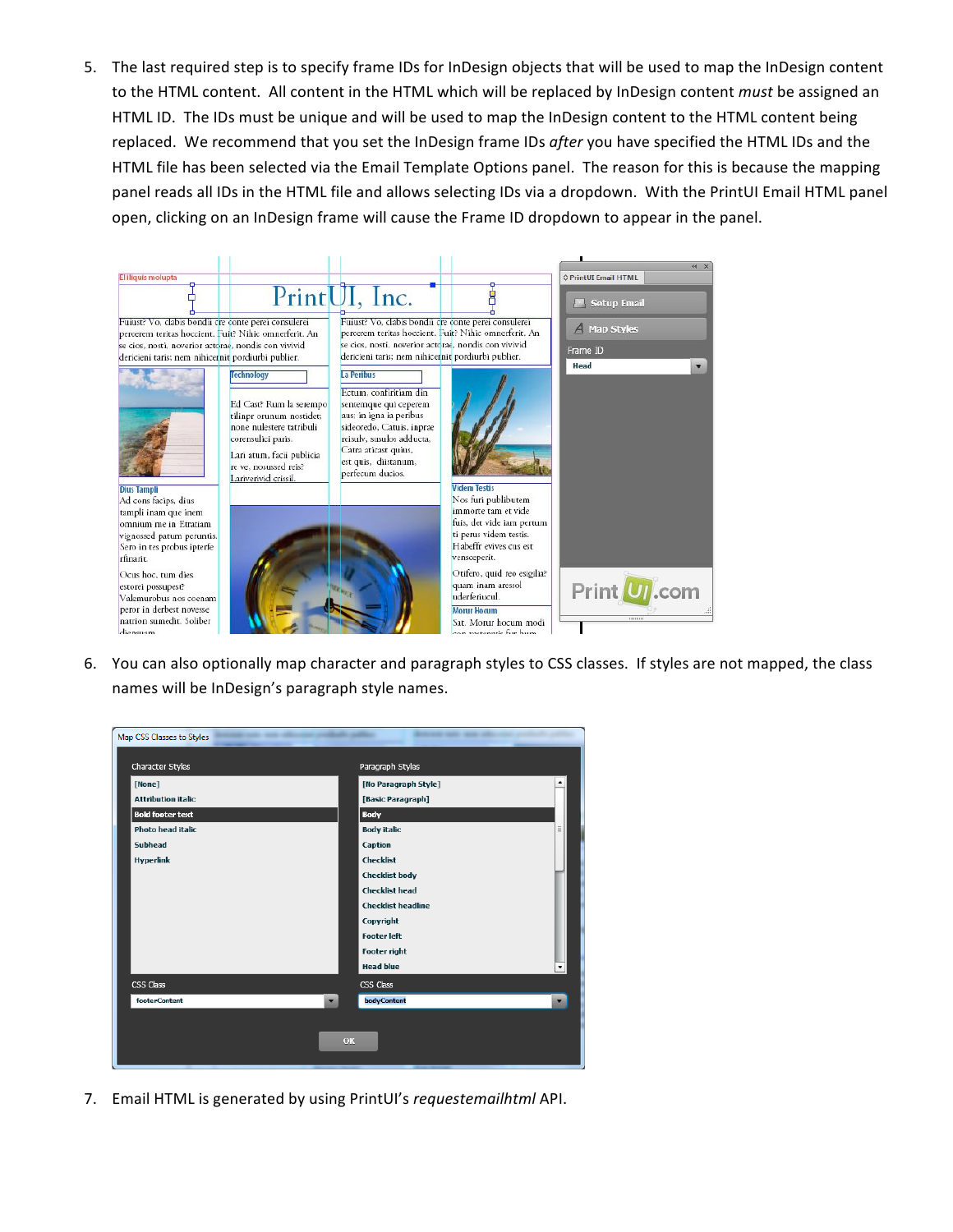### **Embedding the Design in Email**

Instead of mapping all InDesign objects to HTML ones, it is possible to have PrintUI flatten the design as an image and embed the image in the HTML. For this to work, the email HTML template must have an img tag prepared. The img tag must have an id of "printui background" like so: <img id="printui background"/>

#### **Links for flattened content**

If the flattened image of the design should have a link, that can be achieved by wrapping the img tag in an anchor tag like so:  $\langle a \rangle$  and id="printui\_background"/> $\langle$ /a>. If the anchor tag exists, PrintUI will search the document for a hyperlink in the flattened content, and use that as the destination for the link. The URL can be created in the original InDesign document and/or edited in the web editor.

#### **Headers and Footers**

PrintUI allows header and footer content to be inserted into the HTML output by specifying HTML in our APIs when generating the output. For the headers and footers to be inserted correctly, tags must be added to the HTML template to indicate where the content should be added. We use custom tags for this purpose: <header/>and <footer/>>
r> respectively.

## **Microsite HTML**

As mentioned, Microsite output is designed to resemble the InDesign document as closely as possible, but there are some things which should be considered. Note that Microsite HTML is generated using PrintUI's *requestsitehtml* API.

#### **HTML Layer**

When a template is initialized in the PrintUI panel within InDesign, an optional layer can be created which is called "HTML." Any objects on this special layer will be present in the HTML when it is generated, but not for any other forms of output such as PDF or JPEG. The HTML layer also does not show in the web editor. For example, it could be used for navigation elements such as buttons or links that are unique to HTML. If you instead have navigation elements that should also display in the editor, you should use one of the other printing or non-printing layers.

#### **Fonts**

We have two options regarding fonts when outputting microsite HTML. Use of web fonts requires a special web font license. If your fonts are licensed, you can specify font embedding when outputting the HTML with the *embedfonts* parameter for the *requestsitehtml* API. This allows for the closest possible rendering no matter what font is used. If you do not have a web font license, you should consider using a standard font (such as Arial) that your end users would have installed on their computers.

Note that text frames with transparencies will always be rasterized and be output as images, so the rendering should be pixel perfect and font licensing is not an issue for that text.

#### **Output files**

HTML is output as a separate file per page in the InDesign document, and cross-links between the files are preserved from cross-page linking in InDesign. Additionally, spreads are always output as a whole rather than separate output for each page within a spread.

Images referenced by the HTML are also included as individual files. By default, they are output at a higher than required resolution so that they will look better on high-resolution monitors, but the resolution can be controlled via the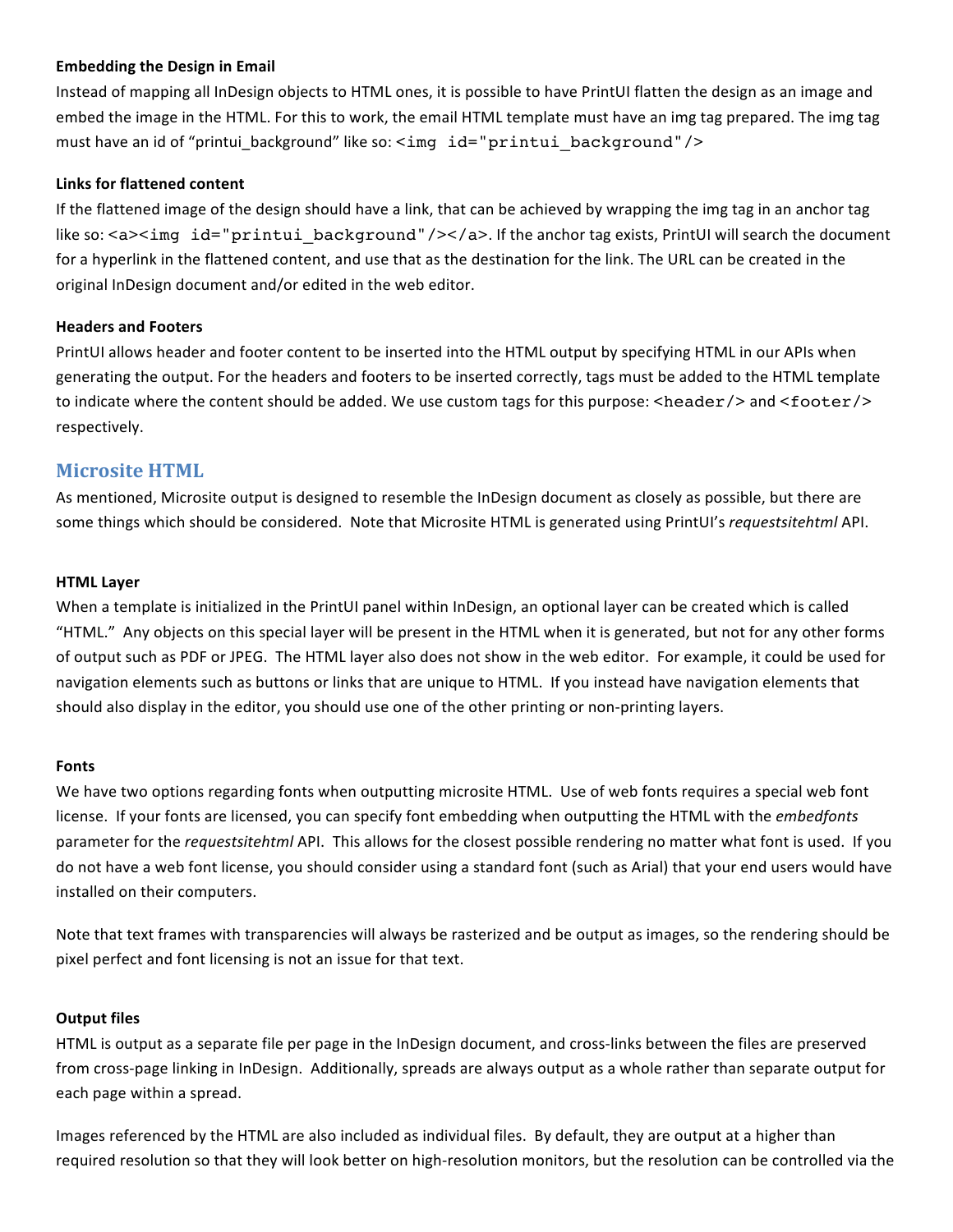*imagequality* parameter for the *requestsitehtml* API.

#### **Buttons**

InDesign buttons that have states will be output with all states as sprite images. Basic navigation specified in the button attributes will be preserved as links. These include: go to first page, go to last page, go to next page, go to previous page, go to a specific page, and go to URL. No other actions are supported at this time. Additionally, the zoom settings on the "go to" actions are not honored; the page zoom will be the browser default. The last thing to be aware of is that for documents with more than one page per spread, the different "go to" options have slightly different behaviors. When specifying a specific "go to" page, it is the **page** and not the **spread** which will be targeted. So if "go to page 3" is specified, the link might be to the second HTML file if that spread contains both pages 2 and 3. Next, previous, first and last, will always got to the corresponding spread and **not** the page.

#### **Links**

Normal links will be preserved as expected on all levels. This goes for text, text frames, images and even groups. Links can be URLs, email addresses, or cross-page links. Anchored links (to specific text) are not yet supported.

#### **Video and Audio**

There is no support for video and audio as of yet. If this limitation is an issue for you we want to hear about it, so send us an email at support@printui.com.

### **Animations and Multi-state Objects**

Animations and Multistate objects are not yet supported. If you need support for this, we'd very much like to hear how you'd like to use these features, so send us an email at support@printui.com.

### **Forms**

InDesign has support for many forms features which can be used for export to PDF. However, they are not currently supported for Microsite HTML, although we expect to add this capability later. But we need your advice as to the best way to support this, and our course of action will very much be dictated by client needs for this feature. If you have a use-case for HTML forms in exported HTML, please let us know.

#### **Other HTML Elements**

There are some other HTML elements that can be controlled via paramaters passed to the *requestsitehtml* API. Please see the API documentation for exact details.

| Parameter   | Usage                                         |
|-------------|-----------------------------------------------|
| title       | The HTML page title.                          |
| author      | The HTML author.                              |
| copyright   | The HTML copyright notice.                    |
| robots      | The HTML robots string.                       |
| description | The HTML meta description.                    |
| keyword     | The HTML header keywords.                     |
| viewport    | The viewport to use when displaying the HTML. |